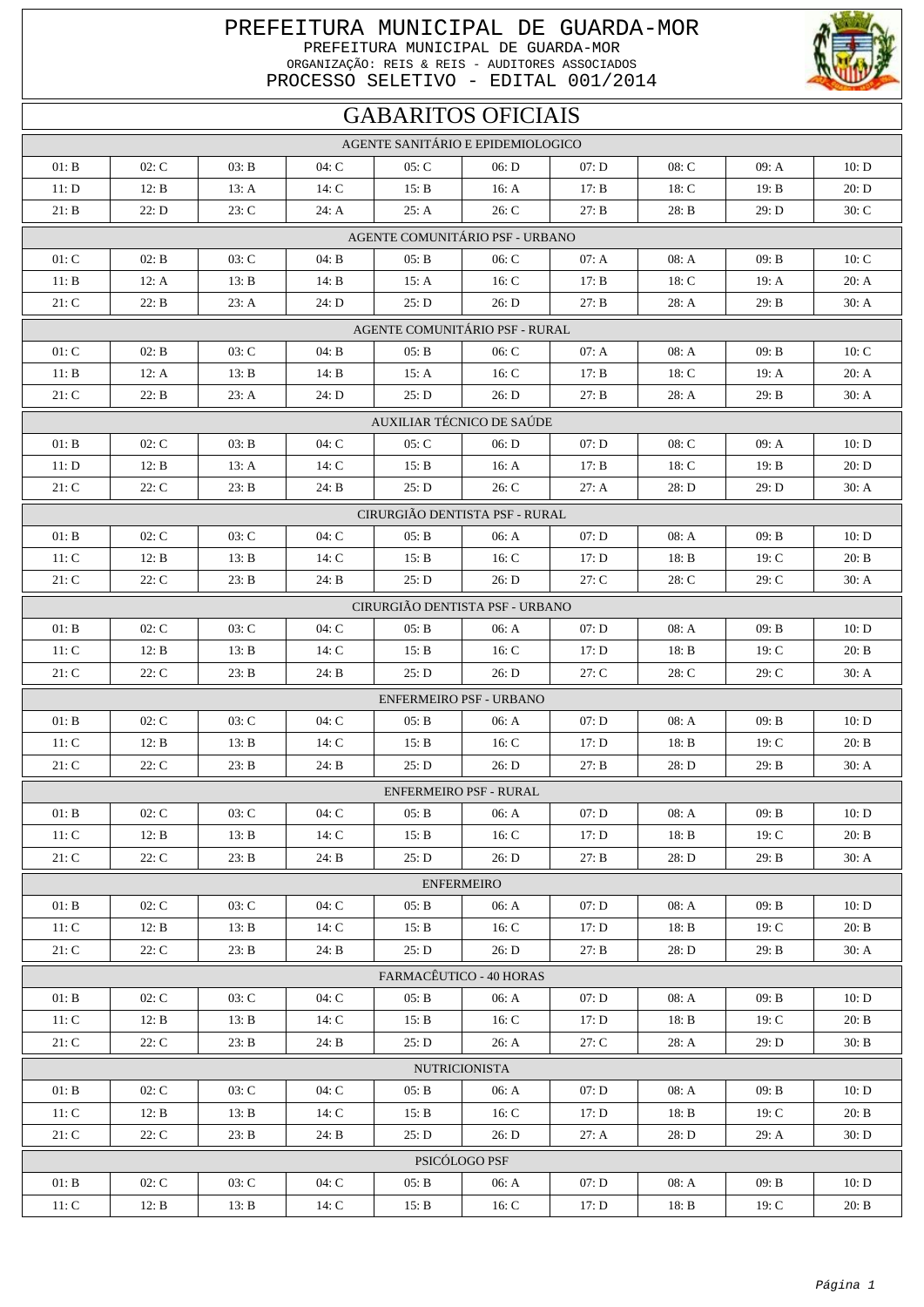| PREFEITURA MUNICIPAL DE GUARDA-MOR<br>PREFEITURA MUNICIPAL DE GUARDA-MOR<br>ORGANIZAÇÃO: REIS & REIS - AUDITORES ASSOCIADOS<br>PROCESSO SELETIVO - EDITAL 001/2014 |                                  |         |       |       |                                  |       |         |       |       |  |  |  |
|--------------------------------------------------------------------------------------------------------------------------------------------------------------------|----------------------------------|---------|-------|-------|----------------------------------|-------|---------|-------|-------|--|--|--|
| 21: C                                                                                                                                                              | 22: C                            | 23: B   | 24: B | 25: D | 26: B                            | 27: D | 28: C   | 29: C | 30: B |  |  |  |
|                                                                                                                                                                    |                                  |         |       |       | FISIOTERAPEUTA - NASF            |       |         |       |       |  |  |  |
| 01: B                                                                                                                                                              | 02: C                            | 03: C   | 04: C | 05: B | 06: A                            | 07: D | 08: A   | 09: B | 10: D |  |  |  |
| 11: C                                                                                                                                                              | 12: B                            | 13: B   | 14: C | 15: B | 16: C                            | 17: D | 18: B   | 19: C | 20: B |  |  |  |
| 21: C                                                                                                                                                              | 22: C                            | 23: B   | 24: B | 25: D | 26: B                            | 27: D | 28: C   | 29: C | 30: A |  |  |  |
| FONOAUDIÓLOGO - NASF                                                                                                                                               |                                  |         |       |       |                                  |       |         |       |       |  |  |  |
| 01: B                                                                                                                                                              | 02: C                            | 03: C   | 04: C | 05: B | 06: A                            | 07: D | 08: A   | 09: B | 10: D |  |  |  |
| 11: C                                                                                                                                                              | 12: B                            | 13: B   | 14: C | 15: B | 16: C                            | 17: D | 18: B   | 19: C | 20: B |  |  |  |
| 21: C                                                                                                                                                              | 22: C                            | 23: B   | 24: B | 25: D | 26: D                            | 27: A | 28: C   | 29: C | 30: B |  |  |  |
|                                                                                                                                                                    |                                  |         |       |       | <b>MÉDICO PSF</b>                |       |         |       |       |  |  |  |
| 01: B                                                                                                                                                              | 02: C                            | 03: C   | 04:C  | 05: B | 06: A                            | 07: D | 08: A   | 09: B | 10: D |  |  |  |
| 11: C                                                                                                                                                              | 12: B                            | 13: B   | 14: C | 15: B | 16: C                            | 17: D | 18: B   | 19: C | 20: B |  |  |  |
| 21: C                                                                                                                                                              | 22: C                            | 23: B   | 24: B | 25: D | 26: D                            | 27: A | 28: B   | 29: C | 30: B |  |  |  |
|                                                                                                                                                                    | MÉDICO OTORRINOLARINGOLOGISTA    |         |       |       |                                  |       |         |       |       |  |  |  |
| 01: B                                                                                                                                                              | 02: C                            | $03:$ C | 04:C  | 05: B | 06: A                            | 07: D | 08: A   | 09: B | 10: D |  |  |  |
| 11: C                                                                                                                                                              | 12: B                            | 13: B   | 14: C | 15: B | 16: C                            | 17: D | 18: B   | 19: C | 20: B |  |  |  |
| 21: C                                                                                                                                                              | 22: C                            | 23: B   | 24: B | 25: D | 26: A                            | 27: C | 28: B   | 29: A | 30: D |  |  |  |
| PROFESSOR DE EDUCAÇÃO FÍSICA - NASF                                                                                                                                |                                  |         |       |       |                                  |       |         |       |       |  |  |  |
| 01: B                                                                                                                                                              | 02: C                            | 03: C   | 04: C | 05: B | 06: A                            | 07: D | 08: A   | 09: B | 10: D |  |  |  |
| 11: C                                                                                                                                                              | 12: B                            | 13: B   | 14: C | 15: B | 16: C                            | 17: D | 18: B   | 19: C | 20: B |  |  |  |
| 21: B                                                                                                                                                              | 22: D                            | 23: B   | 24: C | 25: A | 26: D                            | 27: D | 28: D   | 29: D | 30: A |  |  |  |
|                                                                                                                                                                    |                                  |         |       |       | <b>ASSISTENTE SOCIAL</b>         |       |         |       |       |  |  |  |
| 01: B                                                                                                                                                              | 02: C                            | $03:$ C | 04:C  | 05: B | 06: A                            | 07: D | 08: A   | 09: B | 10: D |  |  |  |
| 11: C                                                                                                                                                              | 12: B                            | 13: B   | 14: C | 15: B | 16: C                            | 17: D | 18: B   | 19: C | 20: B |  |  |  |
| 21: C                                                                                                                                                              | 22: C                            | 23: B   | 24: B | 25: D | 26: D                            | 27: D | 28: B   | 29: C | 30: B |  |  |  |
|                                                                                                                                                                    |                                  |         |       |       | <b>ASSISTENTE SOCIAL - CRAS</b>  |       |         |       |       |  |  |  |
| 01: B                                                                                                                                                              | 02: C                            | 03: C   | 04: C | 05: B | 06: A                            | 07: D | 08: A   | 09: B | 10: D |  |  |  |
| 11: C                                                                                                                                                              | 12: B                            | 13: B   | 14: C | 15: B | 16: C                            | 17: D | 18: B   | 19: C | 20: B |  |  |  |
| 21: C                                                                                                                                                              | 22: C                            | 23: B   | 24: B | 25: D | 26: D                            | 27: D | 28: B   | 29: C | 30: B |  |  |  |
|                                                                                                                                                                    |                                  |         |       |       | ASSISTENTE SOCIAL - CRAS VOLANTE |       |         |       |       |  |  |  |
| 01: B                                                                                                                                                              | 02: C                            | 03: C   | 04: C | 05: B | 06: A                            | 07: D | 08: A   | 09: B | 10: D |  |  |  |
| 11: C                                                                                                                                                              | 12: B                            | 13: B   | 14: C | 15: B | 16: C                            | 17: D | 18: B   | 19: C | 20: B |  |  |  |
| 21: C                                                                                                                                                              | 22: C                            | 23: B   | 24: B | 25: D | 26: D                            | 27: D | 28: B   | 29: C | 30: B |  |  |  |
|                                                                                                                                                                    |                                  |         |       |       | <b>FACILITADOR CULTURAL</b>      |       |         |       |       |  |  |  |
| 01: B                                                                                                                                                              | 02: C                            | 03: B   | 04: C | 05: C | 06: D                            | 07: D | $08:$ C | 09: A | 10: D |  |  |  |
| 11: D                                                                                                                                                              | 12: B                            | 13: A   | 14: C | 15: B | 16: A                            | 17: B | 18: C   | 19: B | 20: D |  |  |  |
| 21: D                                                                                                                                                              | 22: B                            | 23: B   | 24: D | 25: A | 26: C                            | 27: D | 28: B   | 29: B | 30: A |  |  |  |
|                                                                                                                                                                    | PSICÓLOGO - CRAS                 |         |       |       |                                  |       |         |       |       |  |  |  |
| 01: B                                                                                                                                                              | 02: C                            | 03: C   | 04: C | 05: B | 06: A                            | 07: D | 08: A   | 09: B | 10: D |  |  |  |
| 11: C                                                                                                                                                              | 12: B                            | 13: B   | 14: C | 15: B | 16: C                            | 17: D | 18: B   | 19: C | 20: B |  |  |  |
| $21:$ $\rm C$                                                                                                                                                      | 22: C                            | 23: B   | 24: B | 25: D | 26: B                            | 27: D | 28: C   | 29: C | 30: B |  |  |  |
| PSICÓLOGO - CRAS VOLANTE                                                                                                                                           |                                  |         |       |       |                                  |       |         |       |       |  |  |  |
| 01: B                                                                                                                                                              | 02: C                            | 03: C   | 04: C | 05: B | 06: A                            | 07: D | 08: A   | 09: B | 10: D |  |  |  |
| 11: C                                                                                                                                                              | 12: B                            | 13: B   | 14: C | 15: B | 16: C                            | 17: D | 18: B   | 19: C | 20: B |  |  |  |
| 21: C                                                                                                                                                              | 22: C                            | 23: B   | 24: B | 25: D | 26: B                            | 27: D | 28: C   | 29: C | 30: B |  |  |  |
|                                                                                                                                                                    | NUTRICIONISTA - ÁREA DE EDUCAÇÃO |         |       |       |                                  |       |         |       |       |  |  |  |
| 01: B                                                                                                                                                              | 02: C                            | 03: C   | 04: C | 05: B | 06: A                            | 07: D | 08: A   | 09: B | 10: D |  |  |  |
| 11: C                                                                                                                                                              | 12: B                            | 13: B   | 14: C | 15: B | 16: C                            | 17: D | 18: B   | 19: C | 20: B |  |  |  |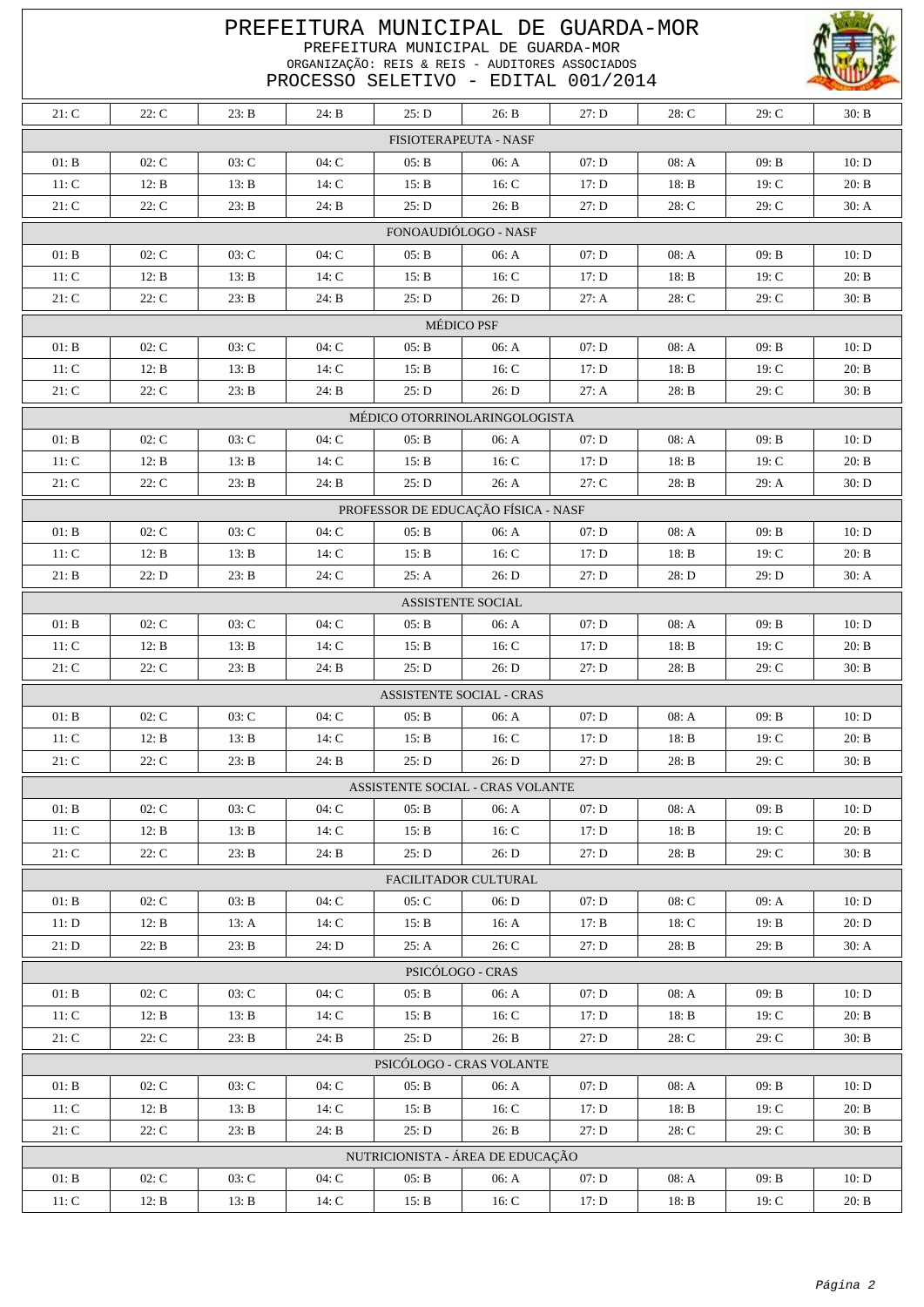| PREFEITURA MUNICIPAL DE GUARDA-MOR<br>PREFEITURA MUNICIPAL DE GUARDA-MOR<br>ORGANIZAÇÃO: REIS & REIS - AUDITORES ASSOCIADOS<br>PROCESSO SELETIVO - EDITAL 001/2014 |       |       |         |       |                                |       |         |       |         |  |  |
|--------------------------------------------------------------------------------------------------------------------------------------------------------------------|-------|-------|---------|-------|--------------------------------|-------|---------|-------|---------|--|--|
| 21: C                                                                                                                                                              | 22: C | 23: B | 24: B   | 25: D | 26: D                          | 27: A | 28: D   | 29: A | 30: D   |  |  |
|                                                                                                                                                                    |       |       |         |       | PROFESSOR DE EDUCAÇÃO BÁSICA   |       |         |       |         |  |  |
| 01: B                                                                                                                                                              | 02: C | 03: C | 04: C   | 05: B | 06: A                          | 07: D | 08: A   | 09: B | 10: D   |  |  |
| 11: C                                                                                                                                                              | 12: B | 13: B | 14: C   | 15: B | 16: C                          | 17: D | 18: B   | 19: C | 20: B   |  |  |
| 21: D                                                                                                                                                              | 22: A | 23: B | 24: D   | 25: B | 26: C                          | 27: A | 28: D   | 29: A | 30: D   |  |  |
| PROFESSOR DE EDUCAÇÃO FÍSICA                                                                                                                                       |       |       |         |       |                                |       |         |       |         |  |  |
| 01: B                                                                                                                                                              | 02: C | 03: C | 04: C   | 05: B | 06: A                          | 07: D | 08: A   | 09: B | 10: D   |  |  |
| 11: C                                                                                                                                                              | 12: B | 13: B | 14: C   | 15: B | 16: C                          | 17: D | 18: B   | 19: C | 20: B   |  |  |
| 21: B                                                                                                                                                              | 22: D | 23: B | 24: C   | 25: A | 26: D                          | 27: D | 28: D   | 29: D | 30: A   |  |  |
|                                                                                                                                                                    |       |       |         |       | PROFESSOR LÍNGUA ESTRANGEIRA   |       |         |       |         |  |  |
| 01: B                                                                                                                                                              | 02: C | 03: C | 04: C   | 05: B | 06: A                          | 07: D | 08: A   | 09: B | 10: D   |  |  |
| 11: C                                                                                                                                                              | 12: B | 13: B | 14: C   | 15: B | 16: C                          | 17: D | 18: B   | 19: C | 20: B   |  |  |
| 21: B                                                                                                                                                              | 22: D | 23: B | 24: C   | 25: A | 26: C                          | 27: D | 28: C   | 29: A | 30: C   |  |  |
|                                                                                                                                                                    |       |       |         |       | PSICÓLOGO                      |       |         |       |         |  |  |
| 01: B                                                                                                                                                              | 02: C | 03: C | 04: C   | 05: B | 06: A                          | 07: D | 08: A   | 09: B | 10: D   |  |  |
| 11: C                                                                                                                                                              | 12: B | 13: B | 14: C   | 15: B | 16: C                          | 17: D | 18: B   | 19: C | 20: B   |  |  |
| 21: C                                                                                                                                                              | 22: C | 23: B | 24: B   | 25: D | 26: B                          | 27: D | 28: C   | 29: C | 30: B   |  |  |
| SUPERVISOR DE ENSINO                                                                                                                                               |       |       |         |       |                                |       |         |       |         |  |  |
| 01: B                                                                                                                                                              | 02: C | 03: C | 04: C   | 05: B | 06: A                          | 07: D | 08: A   | 09: B | 10: D   |  |  |
| 11: C                                                                                                                                                              | 12: B | 13: B | 14: C   | 15: B | 16: C                          | 17: D | 18: B   | 19: C | 20: B   |  |  |
| 21: B                                                                                                                                                              | 22: D | 23: B | 24: C   | 25: A | 26: A                          | 27: B | 28: C   | 29: B | 30: A   |  |  |
|                                                                                                                                                                    |       |       |         |       | TUTOR DE CURSO TÉCNICO         |       |         |       |         |  |  |
| 01: B                                                                                                                                                              | 02: C | 03: C | $04:$ C | 05: B | 06: A                          | 07: D | 08: A   | 09: B | 10: D   |  |  |
| 11: C                                                                                                                                                              | 12: B | 13: B | 14: C   | 15: B | 16: C                          | 17: D | 18: B   | 19: C | 20: B   |  |  |
| 21: B                                                                                                                                                              | 22: A | 23: B | 24: D   | 25: B | 26: B                          | 27: A | 28: D   | 29: A | 30: D   |  |  |
|                                                                                                                                                                    |       |       |         |       | OPERADOR DE MAQUINAS I         |       |         |       |         |  |  |
| 01: C                                                                                                                                                              | 02: B | 03: C | 04: B   | 05: B | 06: C                          | 07: A | 08: A   | 09: B | 10: C   |  |  |
| 11: B                                                                                                                                                              | 12: A | 13: B | 14: B   | 15: A | 16: C                          | 17: B | 18: C   | 19: A | 20: A   |  |  |
| 21: C                                                                                                                                                              | 22: C | 23: D | 24: B   | 25: C | 26: B                          | 27: A | 28: B   | 29: D | $30:$ C |  |  |
|                                                                                                                                                                    |       |       |         |       | <b>AGENTE ADMINISTRATIVO</b>   |       |         |       |         |  |  |
| 01: B                                                                                                                                                              | 02: C | 03: C | 04: C   | 05: B | 06: A                          | 07: D | 08: A   | 09: B | 10: D   |  |  |
| 11: C                                                                                                                                                              | 12: B | 13: B | 14: C   | 15: B | 16: C                          | 17: D | 18: B   | 19: C | 20: B   |  |  |
| 21: A                                                                                                                                                              | 22: B | 23: C | 24: B   | 25: D | 26: B                          | 27: A | 28: B   | 29: D | $30:$ C |  |  |
|                                                                                                                                                                    |       |       |         |       | <b>AUXILIAR ADMINISTRATIVO</b> |       |         |       |         |  |  |
| 01: B                                                                                                                                                              | 02: C | 03: B | 04: C   | 05: C | 06: D                          | 07: D | $08:$ C | 09: A | 10: D   |  |  |
| 11: D                                                                                                                                                              | 12: B | 13: A | 14: C   | 15: B | 16: A                          | 17: B | 18: C   | 19: B | 20: D   |  |  |
| 21: D                                                                                                                                                              | 22: B | 23: B | 24: D   | 25: A | 26: C                          | 27: D | 28: B   | 29: B | 30: A   |  |  |
| AUXILIAR ADMINISTRATIVO - PORTARIA DE HOSPITAL                                                                                                                     |       |       |         |       |                                |       |         |       |         |  |  |
| 01: B                                                                                                                                                              | 02: C | 03: B | 04:C    | 05: C | 06: D                          | 07: D | 08: C   | 09: A | 10: D   |  |  |
| 11: D                                                                                                                                                              | 12: B | 13: A | 14: C   | 15: B | 16: A                          | 17: B | 18: C   | 19: B | 20: D   |  |  |
| 21: D                                                                                                                                                              | 22: B | 23: B | 24: D   | 25: A | 26: C                          | 27: D | 28: B   | 29: B | 30: A   |  |  |
| AUXILIAR DE SERVIÇOS GERAIS - GARI/FAXINEIRO/OPERÁRIO/COVEIRO                                                                                                      |       |       |         |       |                                |       |         |       |         |  |  |
| 01: C                                                                                                                                                              | 02: B | 03: A | 04: D   | 05: D | 06: A                          | 07: D | 08: D   | 09: B | 10: A   |  |  |
| 11: C                                                                                                                                                              | 12: A | 13: A | 14: C   | 15: B | 16: D                          | 17: D | 18: B   | 19: B | 20: C   |  |  |
| 21: D                                                                                                                                                              | 22: B | 23: D | 24: C   | 25: B | 26: C                          | 27: D | 28: B   | 29: D | 30: B   |  |  |
| <b>MOTORISTA</b>                                                                                                                                                   |       |       |         |       |                                |       |         |       |         |  |  |
| 01: C                                                                                                                                                              | 02: B | 03: C | 04: B   | 05: B | 06: C                          | 07: A | 08: A   | 09: B | 10: C   |  |  |
| 11: B                                                                                                                                                              | 12: A | 13: B | 14: B   | 15: A | 16: C                          | 17: B | 18: C   | 19: A | 20: A   |  |  |